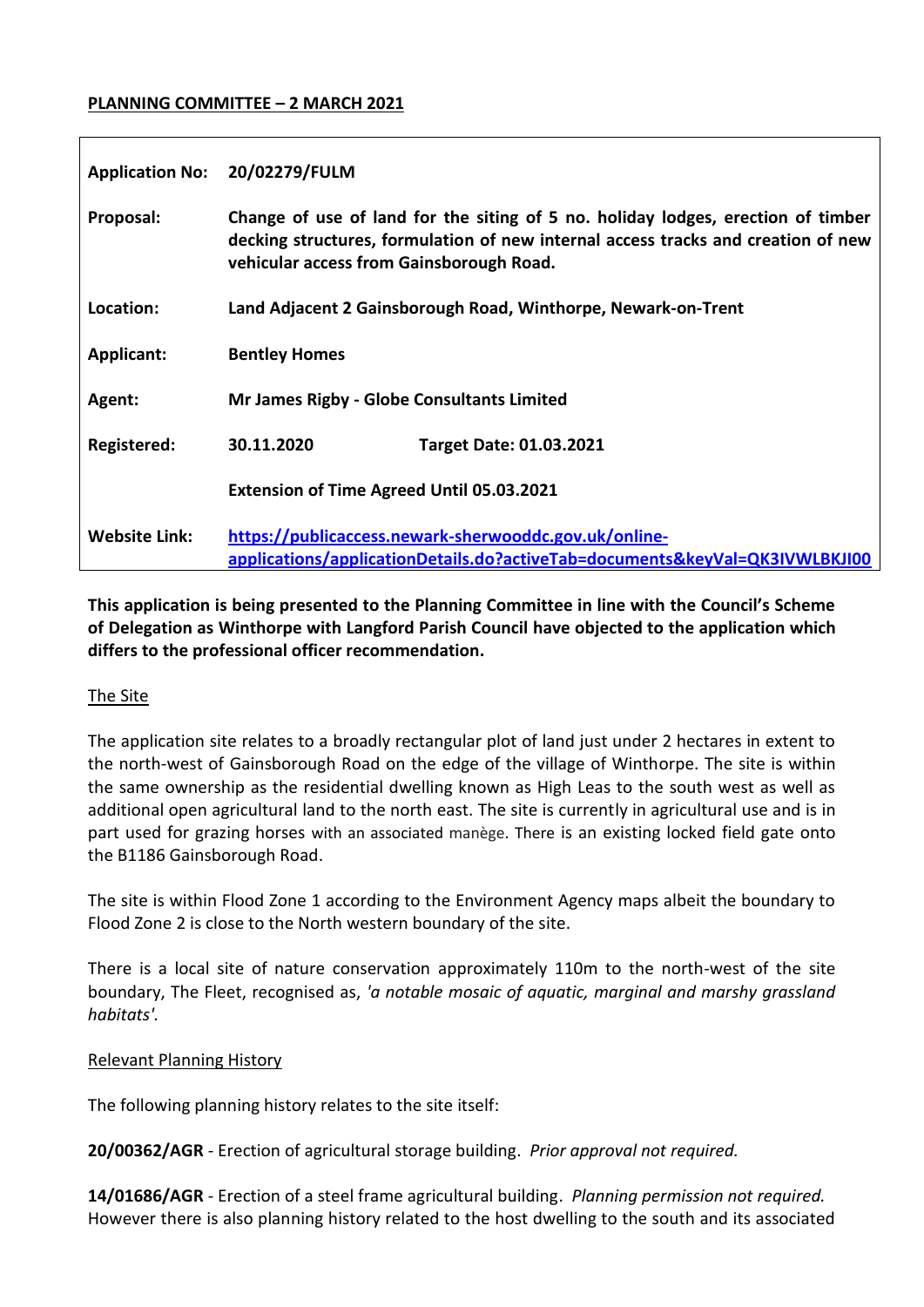curtilage:

**20/00678/FUL** - Householder application for proposed domestic garage and workshop. *Application approved.*

**19/02277/S73** - Application to vary condition 2 attached to planning permission 19/01129/FUL to amend the approved plans for plot 1. *Application approved.*

**19/01129/FUL** - 2 No. detached dwellings with integral garages. *Application approved.*

**17/00478/FUL** - Householder application for erection of a triple garage (re-submission of 16/01970/FUL). *Application approved.*

**14/01803/FUL** - Householder Application for Side and Rear Extension and Alterations to existing dwelling and new Gates and entrance walling. *Application approved.* 

### The Proposal

The application seeks full planning permission for the change of use of the land and the siting of 5 holiday lodges arranging in a semi-circular orientation towards the north-western end of the site around 150m from Gainsborough Road. Each lodge would provide 2 en-suite bedrooms with an open plan kitchen / living area. Externally the lodges would be accessed by steps and a ramped access and would also have a raised decking area. Each lodge would be just under 60m<sup>2</sup> in footprint designed with a mono-pitched roof with a maximum height of around 4.4m (taking account of gradient changes). Material finishes proposed are horizontal timber or composite boarded with timber fascia's and barge boards. A total of 10 car parking spaces would be provided between the lodges.

A new access road is proposed from Gainsborough Road including passing spaces.

The application has been considered on the basis of the following plans and documents:

- Site Location Plan reference 2939 2<sup>nd</sup> revision dated 09/12/20;
- Topographical Survey  $1$  of  $2 18 122 01$  Rev. B;
- Topographical Survey 2 of  $2 18 122 03$ ;
- $\bullet$  Ecological Constraints Survey 20-0897.01 dated 15/07/2020 Rev. 2;
- Site Plan (unreferenced):
- $\bullet$  Site Layout 804H-02C;
- Proposed Lodges (floor plans) 804H-03;
- Proposed Lodges (elevations) 804H-04;
- Site Entrance Details 804H-05;
- Supporting Planning Statement by globe consultants 2939 dated November 2020 Rev. Version 1.1;
- Flood Risk Assessment & Outline Sustainable Drainage Strategy RLC/0388/FRA+OSDS01 by Roy Lobley Consulting dated 18/11/2020;
- Preliminary Ecological Appraisal by deltasimons 20-0897.01 dated January 2021;
- Access Technical Note dated January 2021.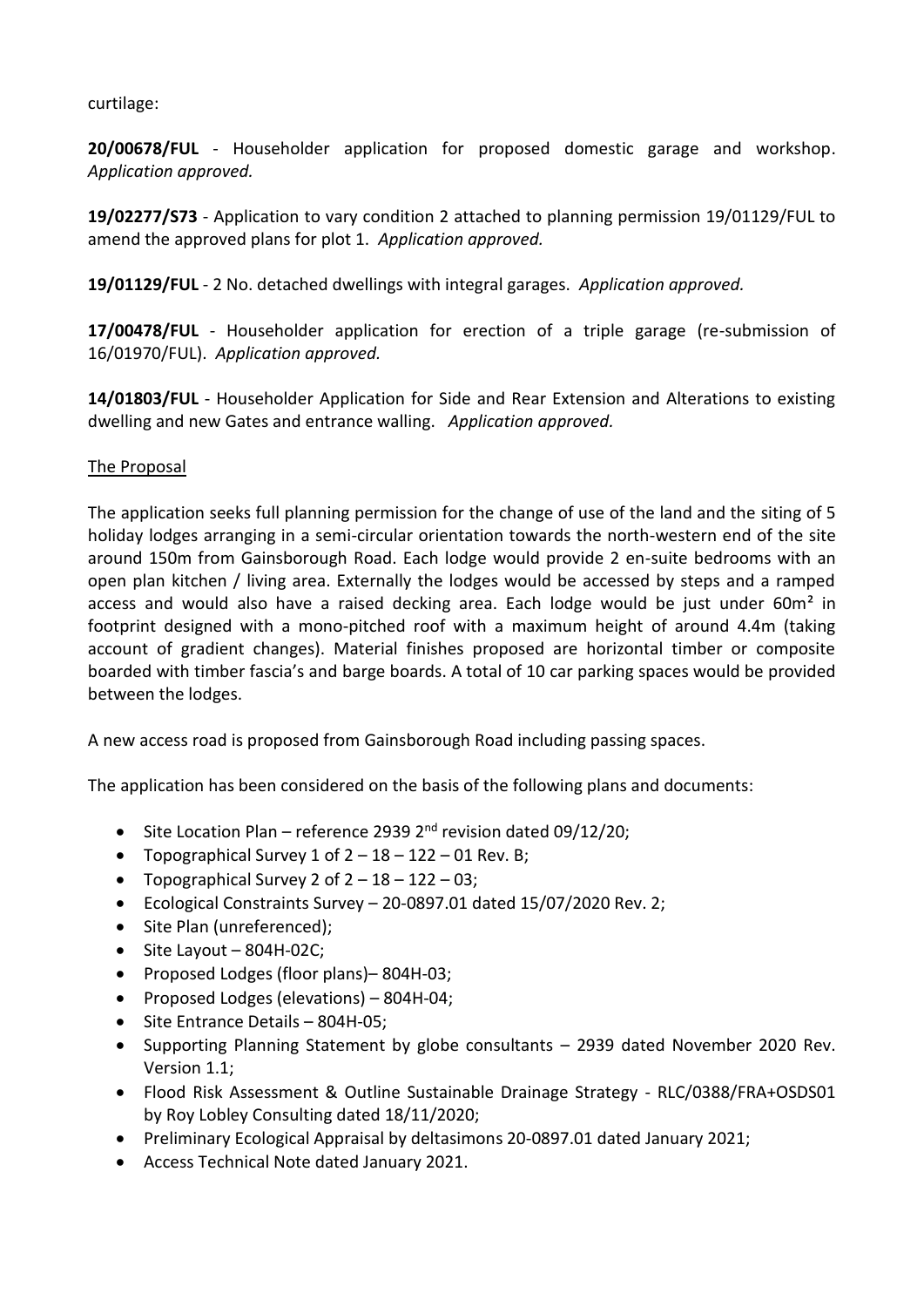## Departure/Public Advertisement Procedure

Occupiers of 11 properties have been individually notified by letter. A site notice has also been displayed near to the site and an advert has been placed in the local press.

### **Planning Policy Framework**

### **The Development Plan**

## **Newark and Sherwood Amended Core Strategy DPD (adopted March 2019)**

- Spatial Policy 1 Settlement Hierarchy
- Spatial Policy 3 Rural Areas
- Spatial Policy 7 Sustainable Transport
- Spatial Policy 8 Protecting and Promoting Leisure and Community Facilities
- Core Policy 6 Shaping our Employment Profile
- Core Policy 7 Tourism Development
- Core Policy 9 -Sustainable Design
- Core Policy 12 Biodiversity and Green Infrastructure
- Core Policy 13 Landscape Character

### **Allocations & Development Management DPD**

- DM5 Design
- DM7 Biodiversity and Green Infrastructure
- DM8 Development in the Open Countryside
- DM9 Protecting and Enhancing the Historic Environment

### **Other Material Planning Considerations**

- National Planning Policy Framework 2019;
- Planning Practice Guidance (online resource);
- D2N2 Visitor Accommodation Strategy prepared for D2N2 Visitor Economy Advisory Group dated June 2017;
- Nottinghamshire County Council's Visitor Economy Strategy 2019-2029;
- Destination Management Plan for Newark on Trent 2018.

### Consultations

**Winthorpe with Langford Parish Council –** Concerns relating to recent removal of hedgerow and installation of gate for proposed access. Note the allowance for a 5m wide tarmacked entry but wholly inappropriate visually and from a safety perspective. The road survey was limited (the parish council have included detail from Nov 2020 and Jan 2014). The Parish is having to deal with the potentially highly damaging impact of the changes to the A46.

**NCC Highways Authority –** Original comments requesting that speed readings be taken in accordance with CA185 (Highways England). The readings have been undertaken demonstrating the visibility splay distances. The submitted information is satisfactory to demonstrate safe access and therefore no objections subject to conditions.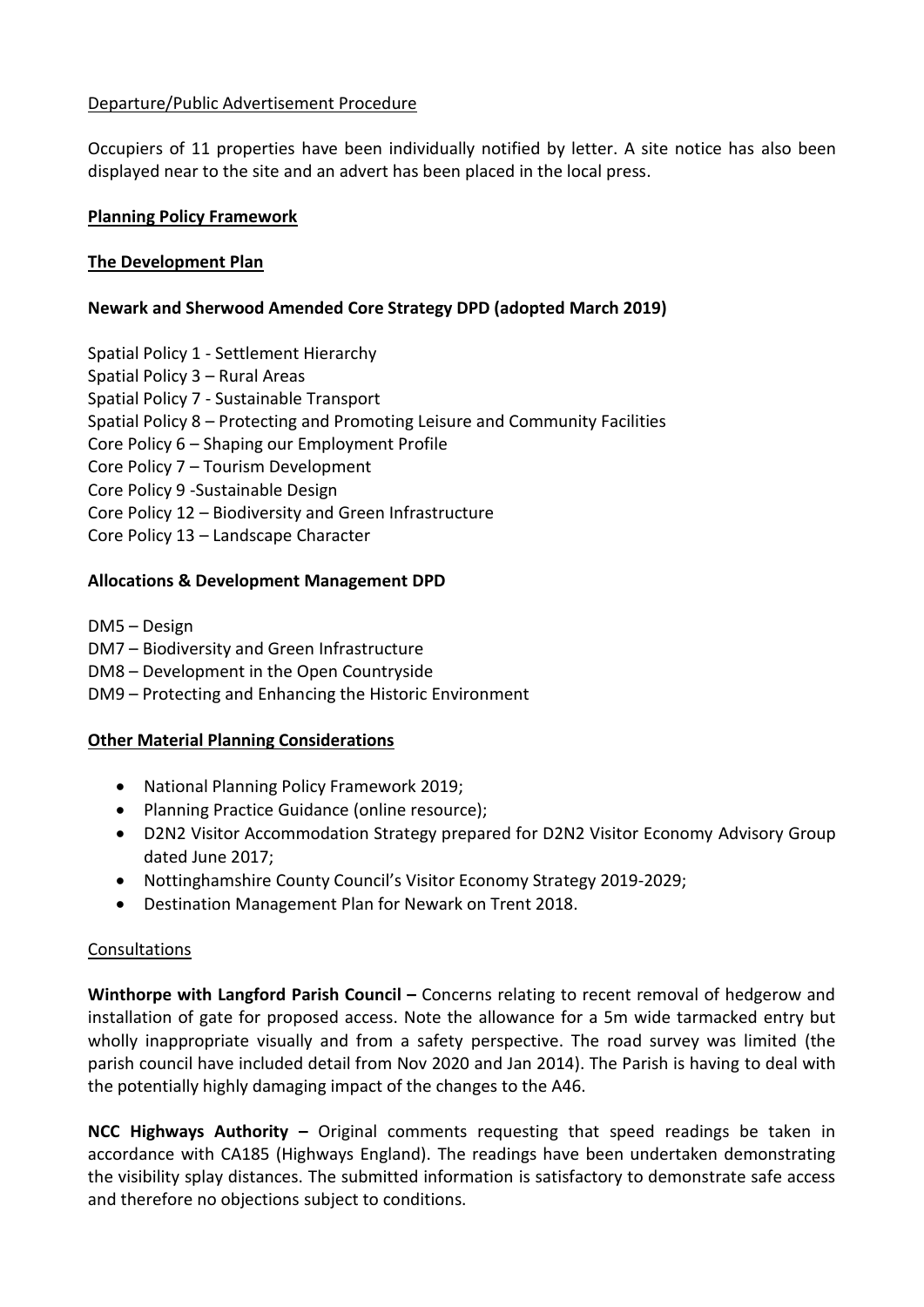## **NCC Flood –** No objections.

**Trent Valley Internal Drainage Board** – No Board maintained watercourses in close proximity to the site.

**Nottinghamshire Wildlife Trust –** Original comments recommend further ecological work should be submitted. No further comments received to date to re-consultation requests.

## **Representations have been received from 13 local residents/interested parties which can be summarised as follows:**

### *Principle of Development*

- There is already camping and caravanning available on the cricket club;
- There is no demand for these holiday homes;
- Not enough is being done to protect the over development of land around Winthorpe;
- There are already air b&b lets in the village;
- Once erected there is concern the use will be changed to residential;
- These may become more permanent residences for people of a semi-transient basis;
- The site is outside the village envelope there is concern of the longer term plan for permanent dwellings which would be easier if the site has structures on it;
- There is no information in the application as to whether the applicant is looking for full residential use or just seasonal.

## *Impact on Character*

- The development will spoil the rural approach to the village;
- The design of the lodges is not in keeping with the general architecture in the rest of the village;
- Winthorpe has a conservation area and many historical buildings and prides itself in the open fields which surround it;
- There are neighbouring Grade II and II\* listed properties.

## *Impact on Highways*

- The section of road can be very busy during the day for access to the school;
- The school does not benefit from dedicated parking so traffic is reduced to a single lane;
- There have been near misses and multiple incidents that have been experienced to date;
- One time visitors would not be aware of the local risks;
- There will be numerous cars at the property will the building of the two new properties;
- The proposed access is close to the road bend at the village entrance;
- The Planning Statement suggests the holiday homes may service events at the showground which often involve large vans and lorries;
- The access has only existed for several weeks created to facilitate the application;
- The village is potentially going through significant changes due to the proposed changes to the A46 which will potentially increase road noise and pollution.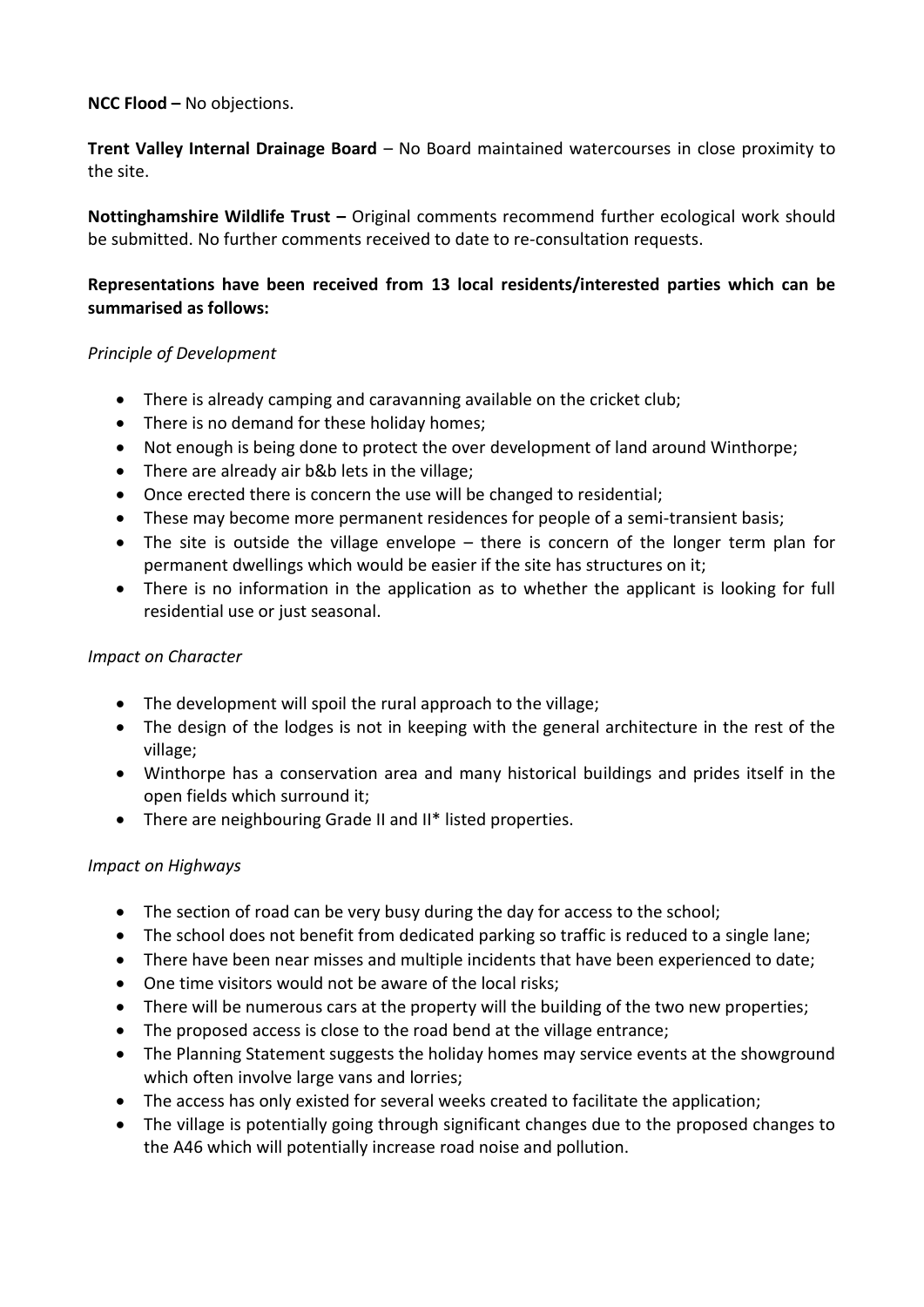### *Impact on Amenity*

• The proposal will lead to noise pollution.

## *Impact of Flooding*

The land is at risk of flooding and not suitable for development.

### *Other Matters*

- The owner of the land is a property developer with business interests rather than a connection to the community;
- Other fields around the village have been illegally occupied and there is concern that this will give a signal to others than this is acceptable;
- There have been 7 planning applications in the past 6 years a longer term future for the site would help inform considerations;
- The application indicates there is only 1 house on the plot where 2 more are to be built;
- No allowance has been made for waste storage or collection.

### Comments of the Business Manager

#### Principle of Development

Although the site is adjacent to the residential curtilage of High Leas (which also has extant permission for further residential development) the site is very clearly distinct from the residential curtilage and marks the transition between the built form of the village and the open countryside beyond. The site is therefore considered to fall within the open countryside albeit at the very edge of the village boundary.

In accordance with the requirements of Spatial Policy 3, development in the open countryside is strictly controlled and limited to certain types listed in Policy DM8. Of these types of development, there is an in principle allowance for tourist accommodation where it is necessary to meet identified tourism need and can support local employment, community services and infrastructure.

The D2N2 Visitor Accommodation Strategy 2017 aims to provide a robust assessment of the future opportunities for visitor accommodation development across Derbyshire & Nottinghamshire and the requirements for public sector intervention to support and accelerate visitor accommodation. In addition to considering and analysing existing provision, the study looked at new provision of accommodation across the above area. The report shows that there is a significant interest in, and market potential for, the development of all forms of non-serviced accommodation (holiday cottages, holiday lodges and lodge parks, golf lodges, fishing lodges, eco lodges, holiday resorts, holiday parks, caravan and camping sites, camping pods, glamping, treehouses, hostels, bunkhouses and outdoor education centres) across the D2N2 area. Nottinghamshire County Council's Visitor Economy Strategy 2019-2029 acknowledges that more accommodation is required for visitors to stay in the countryside.

Core Policy 7 outlines that the District Council recognises the economic benefits of tourist accommodation and in doing so will view such proposals positively. In the context of countryside setting however, there is a need to meet a number of criteria as discussed further below.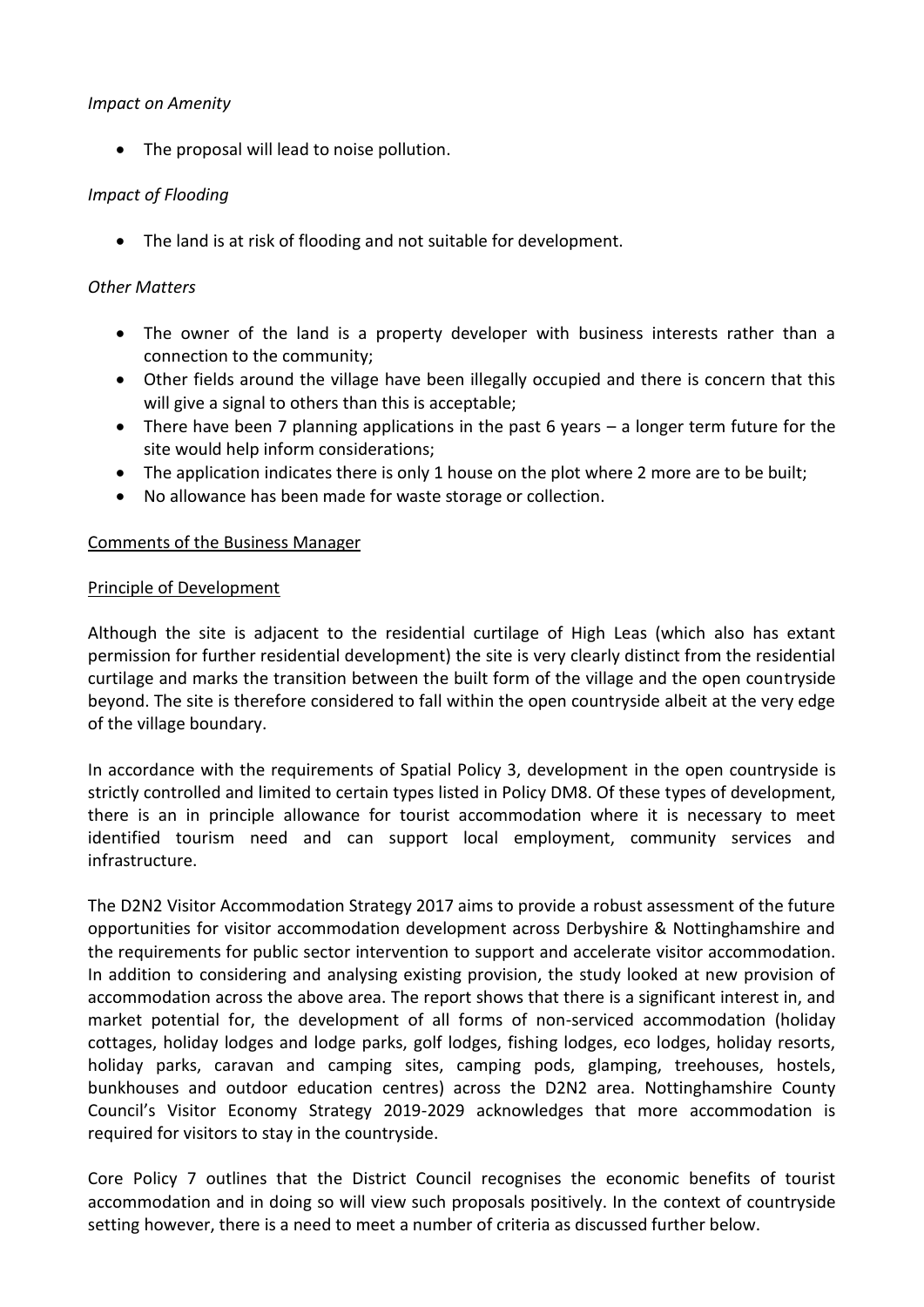#### Impact on Tourism

The submitted Planning Statement has assessed the proposal against the criteria of local policy and presents a case that the proximity of the site to the Newark Urban Area means that the "Destination Management Plan for Newark on Trent" is a pertinent document. There is no dispute that this document notes the visitor economy to be a core contributor to the economic wellbeing of the town given the known correlation between increased spending and overnight stays. Reference is also made to the D2N2 Visitor Accommodation Strategy 2017 which it is noted specifically states:

*"From talking to these types of accommodation operator in the D2N2 area, the appeal of a holiday cottage, holiday lodge, caravan or camping holiday in the area appears to be largely about getting away from it all to spend a relaxing break in the countryside. "* (para. 4.2.12.)

Holiday lodge parks are identified as achieving 75-92% occupancy with the national chain Centre Parcs reporting much higher occupancy rates (pre-Covid 19 restrictions).

Core Policy 7 accepts that countryside locations can meet an identified tourism need not provided for through existing facilities of the main built up area of villages. It is considered that the proposal would achieve such a requirement in providing a countryside appeal but in close proximity to the village and its associated facilities but also the wider Newark Urban Area which would be readily accessible from the site.

I concur with the stance of the application that the development would positively contribute towards the tourism offer of the District in an area of the District specifically capable of supporting the economy of the Newark Urban Area. This weighs positively in the overall planning balance and renders the proposal compliant with Core Policy 7 and Policy DM8 subject to the assessment of other material considerations outlined below.

## Impact on Landscape

The site is within the East Nottinghamshire Sandlands Policy Zone 4: Winthorpe Village Farmlands as defined by the Landscape Character Assessment for the District. Characteristic features include a flat landscape with occasional undulating landform around the village and a mixture of intensive arable fields with strongly trimmed hedges and some low intensity farming. The landscape condition and sensitivity is defined as moderate with the landscape action to conserve and create. In terms of built features one of the policy actions is to conserve what remains of the rural landscape by concentrating new development around existing settlements. The positioning of the site at the edge of the village would meet this requirement.

The built form associated with the proposal would be discretely positioned at the north western edge of the site some 150m set back from Gainsborough Road. There is a natural land and level change to this part of the site meaning that the proposed lodges would be between 11-12m AOD compared to the road at around 17m AOD. This will naturally reduce the landscape impact of the lodges given their modest proposed height of approximately 4.4m. Land to the south west (within the applicant's ownership) is also heavily vegetated which will further screen the lodges, as will proposed additional planting which could reasonably be secured by condition. There would need to be some hedgerow cut back to create the visibility splays at the site access but this would be minimal in the context of the entire hedgerow along the site frontage.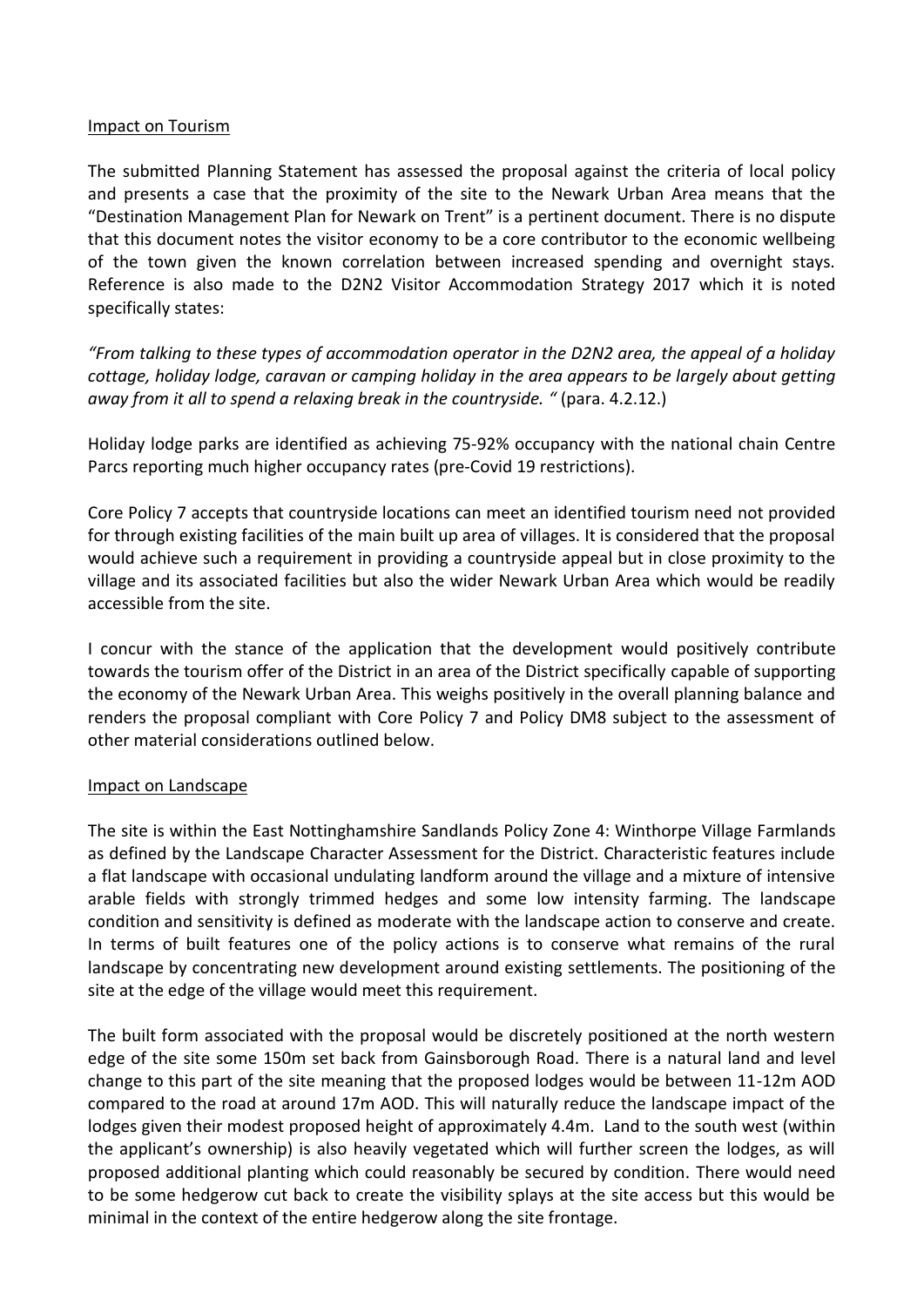The Planning Statement details that the siting of the lodges at a low point within the wider landscape is a deliberate intervention to reduce the overall zone of visual influence and associated landscape impacts. When taken in the context of the proposed additional landscaping, I concur that the application, "*is not considered to have any negative or unacceptable impact on the Landscape Character Zone within which the Site is located, nor on the character or appearance of the area which immediately surrounds the Site".*

### Impact of Design

The NPPF states that good design is a key aspect of sustainable development and new development should be visually attractive. Core Policy 9 states that new development should achieve a high standard of sustainable design that is of an appropriate form and scale to its context complementing the existing built and landscape environments. Policy DM5 of the DPD states that local distinctiveness should be reflected in the scale, form, mass, layout, design and materials in new development.

The five lodges would all follow the same design set in a crescent arrangement with external terraces facing broadly towards the north western boundary of the site. The construction with external cladding is typical of a development of this nature albeit the plans leave some ambiguity to the precise materials proposed which has been queried with the agent during the life of the application. The agent has agreed that precise material details could be agreed by condition.

In the context of the aforementioned section in respect to landscape impacts, the design of the buildings would also be relatively well screened from the surrounding area and no specific harm has been identified against the relevant criteria of Policy DM5. .

### Impact on Ecology and Trees

Policy DM7, consistent with the requirements of Core Policy 12, establishes that new development "*should protect, promote and enhance green infrastructure to deliver multi-functional benefits and contribute to the ecological network*".

The Planning Statement included details of an ecological constraints survey. The site is largely laid to grass with scattered trees and shrubs predominantly around the boundaries of the site. There are existing fences within the site owing to the use of the land for grazing horses. Notwithstanding the details contained within the Planning Statement, the original comments of Nottinghamshire Wildlife Trust requested further ecological assessments of the site be undertaken given the habitats in and adjacent to the site. These comments were passed to the agent and a Preliminary Ecological Appraisal was received during the life of the application.

The report details the potential on-site habitats for a variety of species including birds; reptiles; bats; badgers; otters and great crested newts. It concludes that the existing grassland habitat which dominates the site offers limited ecological value where it has been grazed albeit there is a smaller proportion of longer grassland in the north which may provide increased opportunities. Moreover, the hedgerow, scattered trees and scrub may offer potential for nesting birds. Equally the site provides foraging and commuting habitat for bats, particularly around the boundaries.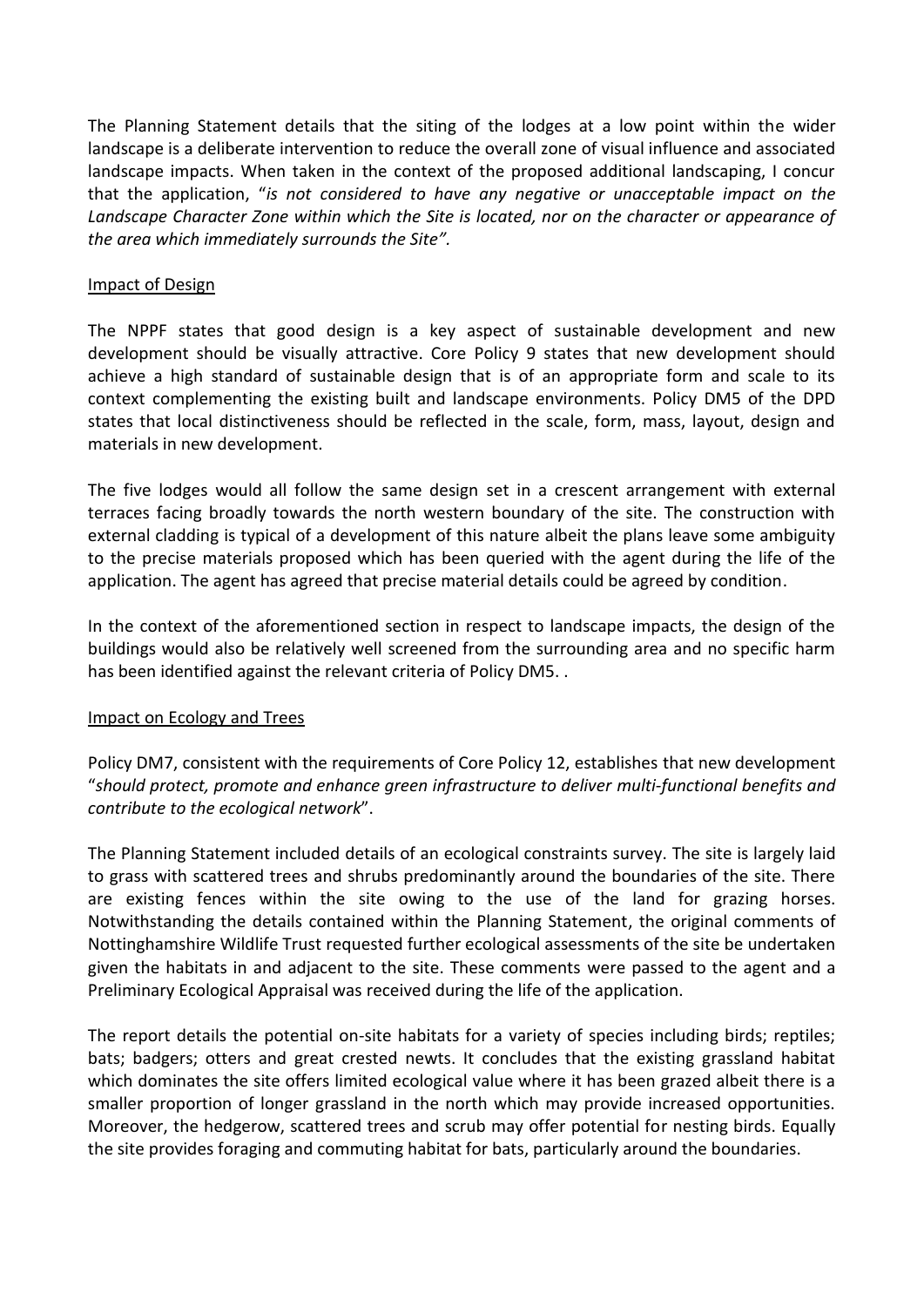A number of recommendations are made for the construction and operational phases of the development both in respect to habitat protection and enhancement. Crucially, no further survey work is deemed necessary from the outcome of the initial survey.

Nottinghamshire Wildlife Trust have been invited to comment on the document noting their original request for further works to be undertaken. Unfortunately no further comments have been received to date. Nevertheless, the preliminary appraisal provides a robust means on which to assess the ecological impacts of the proposal and subject to the protection / enhancement measures being secured by condition, the proposal does not create conflict with Core Policy 12 or Policy DM7.

### Impact on Highways

Spatial Policy 7 of the Core Strategy seeks to ensure that vehicular traffic generated does not create parking or traffic problems. Policy DM5 of the DPD requires the provision of safe access to new development and appropriate parking provision and seeks to ensure no detrimental impact upon highway safety.

The lodges would all be accessed from one access from Gainsborough Road which would require the creation of visibility splays but would also include passing bays along the access road. It is noted that works to create the site access have been undertaken without the benefit of planning permission as referred to within the comments of the Parish Council. The planning enforcement team have been made aware of these works but given the pending application, no formal action has been taken. The proposed access arrangements include the removal of the existing field gate and the widening of the first 25m of the access to 5m site before narrowing to 3.7m but with passing bays.

The Planning Statement details an expectation that the majority of check in and check out journeys will be outside of peak highways hours. There is also a detailed analysis of the sustainability of the site detailing nearby footpaths, cycle routes and bus stops to demonstrate that the occupiers of the lodges could access Winthorpe's modest range of local amenities or at a wider level the full range of services within the Newark Urban area.

The proposal has been assessed by Nottinghamshire County Council as the Highway Authority. The original comments acknowledged that the applicant had entered pre-application discussions but nevertheless acknowledged that the access is positioned on a piece of land that sits between the existing built up area of the village and the start/end of the 30mph restriction. The concern being that the actual vehicle speeds may exceed the 30mph limit as vehicles enter or leave the built up area. The comments requested speed reading to be taken which have since been received during the life of the application.

The speed survey was undertaken on  $6<sup>th</sup>$  January 2021 at the location of the proposed access to the development site. The results showed the following: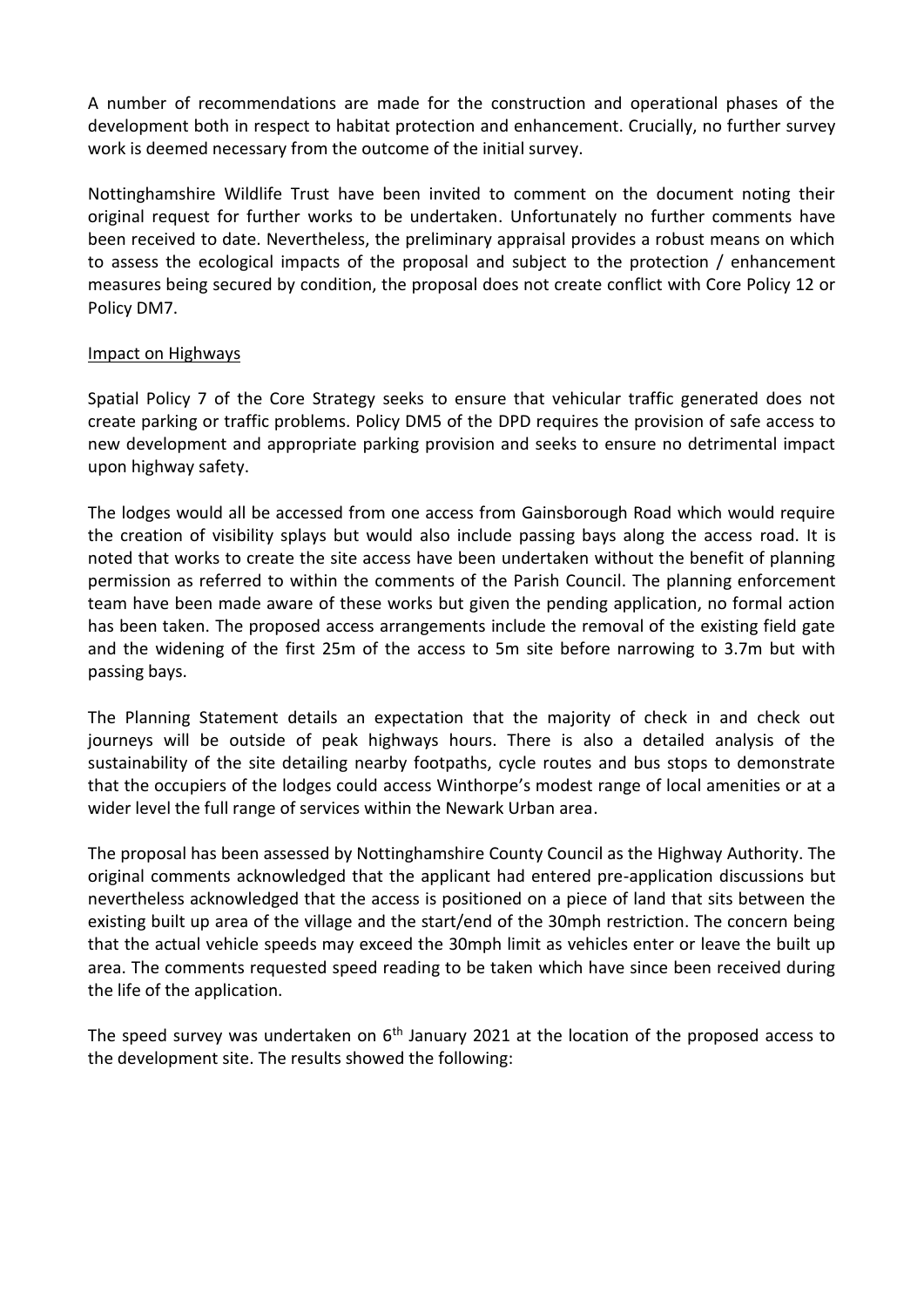#### **Table 2-1 Speed Survey Results**

| <b>Direction</b> | <b>Average Speed</b> | 85 <sup>th</sup> Percentile Speed |
|------------------|----------------------|-----------------------------------|
| Northbound       | 26 mph               | 31 mph                            |
| Southbound       | 26 mph               | 29 mph                            |

Based on the 85<sup>th</sup> percentile speed recorded, visibility splay requirements were calculated and demonstrated on the latest drawing.

The latest comments of NCC Highways conclude that the submitted information is satisfactory to demonstrate that safe access can be achieved and raise no objection subject to the inclusion of conditions. It is noted that the site access and highways safety continues to be of concern to the Parish Council. Reference is made to the future A46 works which may cause disruption to the village but clearly this would not be within the scope of the current application to address.

The Parish Council comments reference a request recently made to NCC Highways for a speed survey to be undertaken at broadly the same location as the applicant has undertaken given the local concern of vehicles speeding at this part of the highway which is close to the Primary School; bus stop and the bend approaching the A1133. Speed date from November 2020 and January 2014 has been provided. The 2014 data shows that one of the locations of the survey was broadly at the location of the site access and recorded an 85<sup>th</sup> percentile average of 37mph. No specific location is shown for the 2020 data but assuming the locations were similar then again the 85<sup>th</sup> percentile averages are higher than that presented by the applicant at 38mph on average.

It is considered fair to discount the 2014 data given the passage of time since that survey. However, there is a clear discrepancy between the data of two surveys just 2 months apart. Officers have invited NCC Highways to comment on the data provided by the Parish Council but at the time of agenda print are awaiting a response. It is not considered that this will amount to a fundamental objection to the proposal, it may mean however that the visibility splays need to be further increased as a precaution on the basis of an average between the data sets but this could be achieved within the site location plan. Any response and indeed updated visibility plans will be shared with Members at the meeting.

### Impact on Amenity

Policy DM5 of the DPD states that development proposals should ensure no unacceptable reduction in amenity including overbearing impacts and loss of privacy upon neighbouring development.

Owing to the countryside location of the site, there are limited neighbouring receptors which would be affected by the development. The closest would be the dwelling known as High Leas which falls within the same ownership of the site. It is also notable that permission has been granted for two additional dwellings to the west of the dwelling also shown within the same ownership. However, there remains a possibility that the ownership of the site may be separated at a later date and therefore matters of amenity still require a thorough and careful consideration.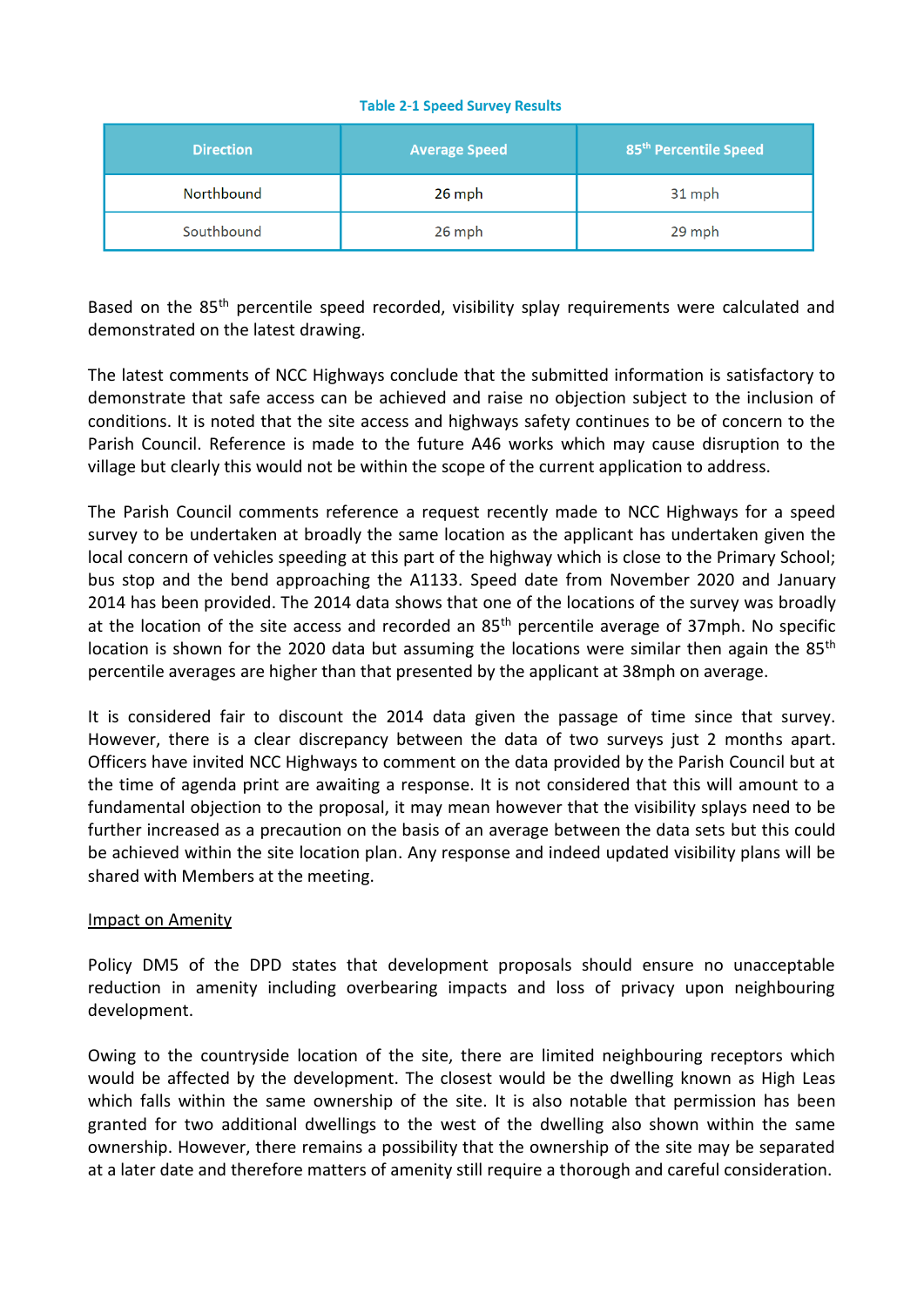The lodges would be single storey and given the intervening vegetated boundary treatment, the proposal is unlikely to have any visual amenity impacts such as overbearing or loss of privacy. The greatest potential impact would be a general increase in noise and disturbance. However, the orientation of the lodges is such that their outdoor amenity areas would face north westwards towards a wooded area beyond the site. This would limit the amount of sound carried to neighbouring properties as the physical built form of the lodges would act as a partial barrier. Even if all 5 lodges were to be occupied at the same time, the level of activity created externally is unlikely to be a nuisance to existing neighbours given the distance between the lodges and neighbouring built form (around 100m) but also the existing and proposed landscaping.

On the basis of the above, there would be no justifiable reason to resist the application on amenity grounds.

### Drainage and Flooding

The site is within Flood Zone 1 according to the Environment Agency maps. The site is at very low risk of surface water flooding. However, the extent of Flood Zone 2 lies at the north western boundary of the site. The application has nevertheless been accompanied by a Flood Risk Assessment (given that the site area is over 1hecatre) which confirms the following:

*The lodges will be raised approximately 0.60m above the existing ground level.* 

*It is proposed that the surface water runoff from the access road, hardstanding, and roofs will mimic the existing greenfield drainage so as not to increase the volume of water entering the watercourse system.* 

*The access road and hardstanding areas will be constructed from permeable material such as gravel which will allow infiltration into the ground. Any remaining surface water will be discharge onto the surrounding grass areas to drain naturally through the sub-soil which will provide attenuation.*

*The surface water from the roofs of the five lodges will discharge directly onto the existing surrounding grassland to soak into the ground and mimicking the existing natural drainage pattern.*

Nottinghamshire County Council as the Lead Local Flood Authority have confirmed that there are no objections to the proposal. The development would be sequentially appropriate falling within Flood Zone 1 and taking account of the intentions details above, there is no further information required in relation to flooding or drainage issues.

### Impact on Economy

Core Policy 6 seeks to expand the District's employment base in line with the economic aims of the NPPF. The Planning Statement deals with the development impact on the economy estimating (using VisitBritain data) that "*it is possible to show that the Application could generate c.£160,000 in visitor spending based on an assumed year round occupancy rate of 80% and 2 no. economically active adults staying in each lodge per stay".*

There is clearly the opportunity for increased spend in the area through the users of the lodges using local facilities or even just local shops for the convenience of self-catering.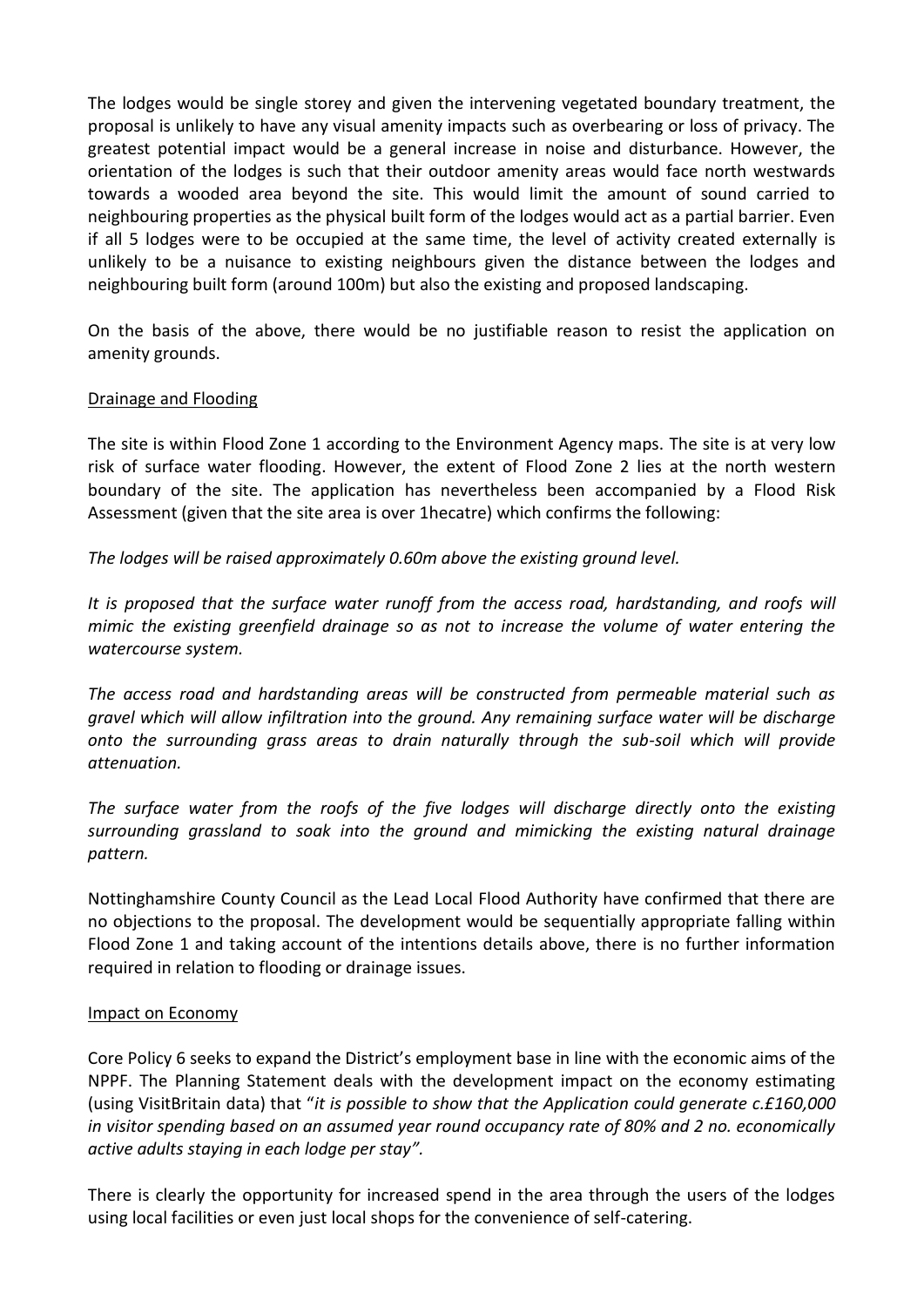The application form stated that the development would not create any jobs. This has been clarified with the agent who has confirmed that the figure should in reality read as unknown albeit based on previous applications of a similar nature, 1 no. full time employee is created by every 309 visitors. The response goes on to confirm that based on the development being shown to attract 470 visitors per year, it would be reasonable to estimate between 1-2 FTEs would be supported by the development (albeit in reality it is more likely that the employment will be made up of various part time roles).

In addition to this, the construction of the development would create short term construction jobs. All of these factors can be weighed positively in the overall balance.

## Other Matters

Although the site does not relate to permanent occupations, there will still be an expectation from occupiers that they will enjoy a certain level of privacy. The original submission did not identify the boundary treatments between the lodges. These details have been sought during the life of the application however the agent has confirmed that they would be satisfied for these details to be sought be condition.

### Overall Balance and Conclusion

Despite being within the open countryside, the proposal relates to a tourism use which is in principle acceptable under the development types of Policy DM8. The applicant has demonstrated that the proposal would contribute towards much needed overnight accommodation close to the Newark Urban Area. This and the economic benefits of the proposal are deemed as strong factors in favour of the development.

The lodges would be modest in their height and positioned at a natural low point in the site which will assist in their assimilation into the open countryside. The nearest neighbouring property, despite currently being within the same ownership would be some distance from the nearest lodge and moreover this distance would be intervened by both existing and proposed landscaping. No other harm has been identified in respect to ecological impacts; impacts on the highways network or in respect to matters of flooding and drainage. The economic and tourism benefits therefore hold positive determinative weight and the proposal is recommended for approval subject to the conditions outlined below.

### **RECOMMENDATION**

### **That planning permission is approved subject to the conditions and reasons shown below:**

### Conditions

01

The development hereby permitted shall not begin later than three years from the date of this permission.

Reason: To comply with the requirements of Section 51 of the Planning and Compulsory Purchase Act 2004.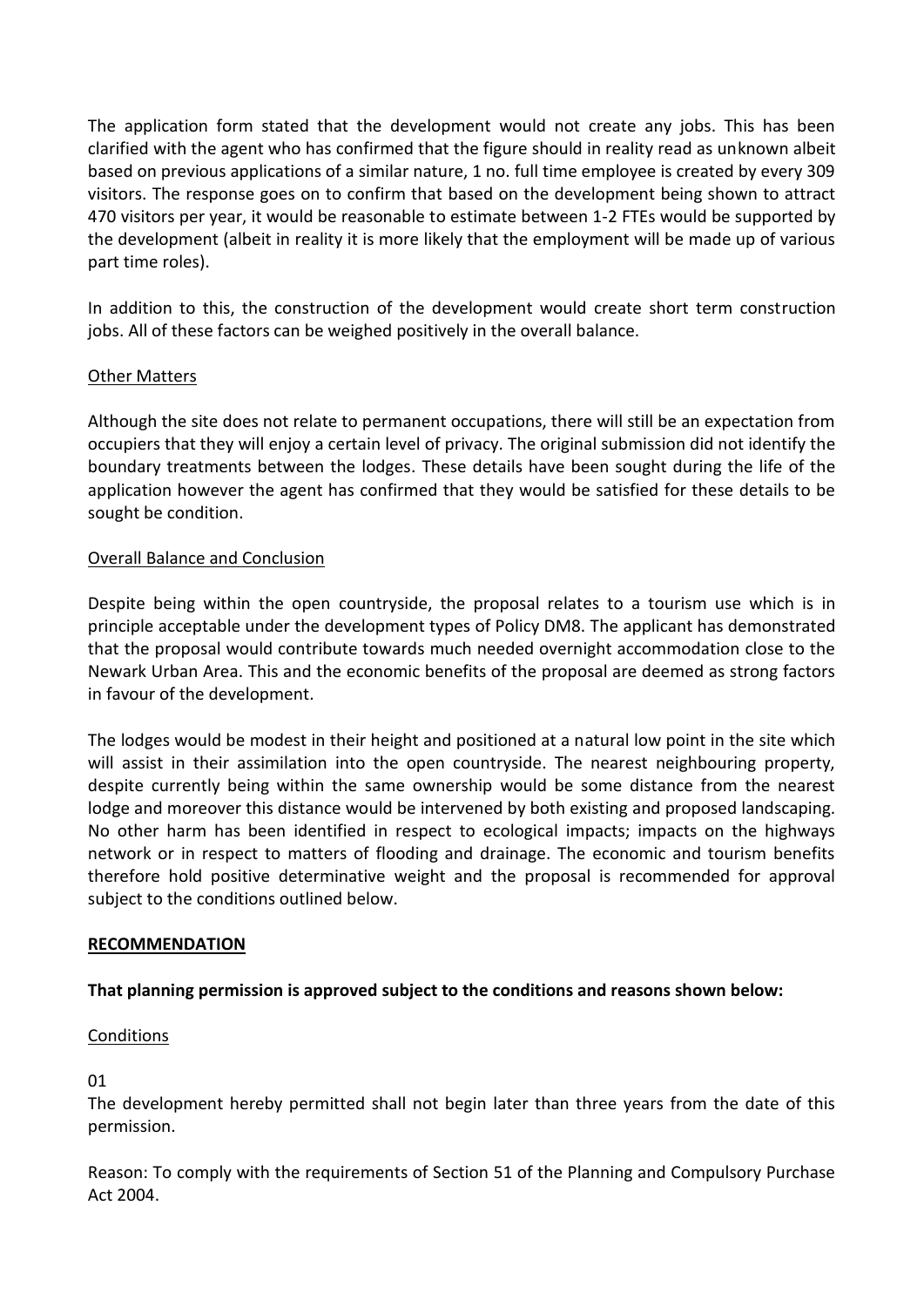## 02

The development hereby permitted shall not be carried out except in complete accordance with the following approved plans reference:

- $\bullet$  Site Layout 804H-02C;
- Proposed Lodges (floor plans)-804H-03;
- Proposed Lodges (elevations)  $-$  804H-04;
- Site Entrance Details 804H-05.

Reason: So as to define this permission.

### 03

The development hereby permitted shall be used for holiday accommodation and for no other purpose including any other purpose within Class C3 'Dwelling Houses' of the Town and Country Planning (Use Classes) Order 1987 (as amended) or any purpose permitted through the Town and Country Planning (General Permitted Development) (England) Order 2015 (and any order revoking, re-enacting or modifying that Order). No part of the accommodation hereby approved shall be used by any person as their sole or main residence.

Reason: To avoid the creation of a separate residential unit in a location which would not be considered sustainable for such and in acknowledgement of the intentions of the application.

### 04

The owners/operators of the visitor accommodation hereby approved shall maintain a register of occupiers for each calendar year, which shall be made available for inspection by the Local Planning Authority, at any time, and a copy of the register shall be supplied to the Local Planning Authority at the end of each calendar year.

Reason: The proposed visitor accommodation would be situated in the open countryside, outside any defined settlement boundary where new residential development will be strictly controlled. The proposed accommodation is only acceptable as a tourism development. To grant permission without such a condition would be contrary to policies Core Policy 7 of the Core Strategy and Policy DM8 of the Allocations and Development Management DPD.

## 05

The development hereby permitted is for use as holiday accommodation and no unit shall be occupied by the same person or persons, for a total period exceeding 28 days in any calendar year.

Reason: To ensure that the units are not occupied for residential purposes in a location where new residential development would not normally be permitted in accordance with Core Policy 7 of the Core Strategy and Policy DM8 of the Allocations and Development Management DPD.

## 06

No development above damp proof course shall take place until manufacturers details (and samples upon request) of the external facing materials (including colour/finish) have been submitted to and approved in writing by the Local Planning Authority. Development shall thereafter be carried out and retained in accordance with the approved details.

Reason: In the interests of visual amenity.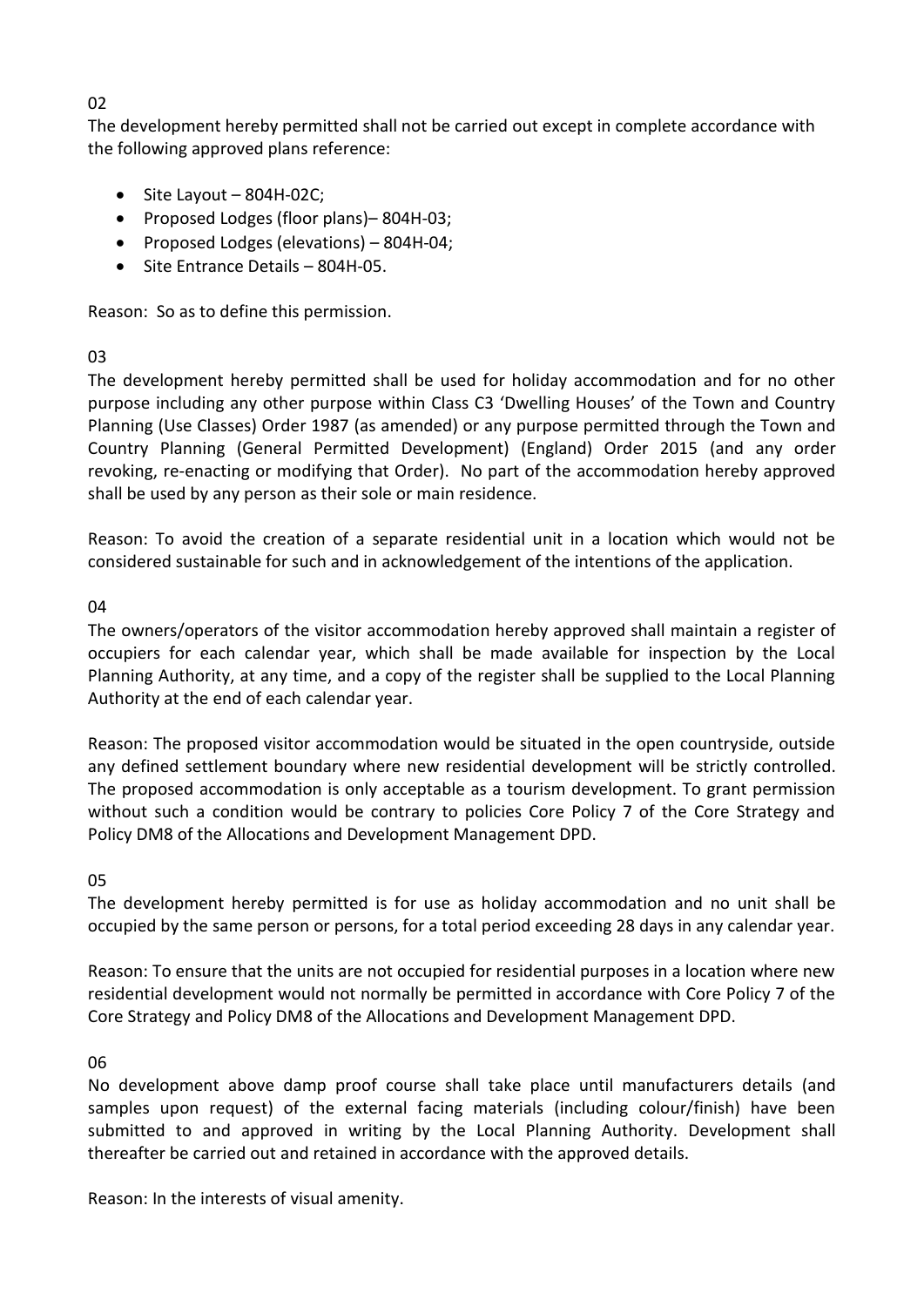The following activities must not be carried out under any circumstances.

a. No fires to be lit on site within 10 metres of the nearest point of the canopy of any retained tree/hedgerow on the proposal site.

b. No equipment, signage, fencing etc shall be attached to or be supported by any retained tree on the application site,

c. No temporary access within designated root protection areas without the prior written approval of the District Planning Authority.

d. No mixing of cement, dispensing of fuels or chemicals within 10 metres of any retained tree/hedgerow on the application site.

e. No soak- aways to be routed within the root protection areas of any retained tree/hedgerow on or adjacent to the application site.

f. No stripping of top soils, excavations or changing of levels to occur within the root protection areas of any retained tree/hedgerow on the application site.

g. No topsoil, building materials or other to be stored within the root protection areas of any retained tree/hedgerow on the application site.

Reasons: To preserve and protect existing trees and new trees which have and may have amenity value that contribute to the character and appearance of the area.

08

Notwithstanding the details shown on plan reference Site Layout – 804H-02C, no development shall be occupied until full details of both hard and soft landscape works have been submitted to and approved in writing by the Local Planning Authority and these works shall thereafter be carried out as approved. These details shall include:

- a schedule (including planting plans and written specifications, including cultivation and other operations associated with plant and grass establishment) of trees, shrubs and other plants, noting species, plant sizes, proposed numbers and densities.
- The scheme shall be designed so as to enhance the nature conservation value of the site, including the use of locally native plant species and shall take account of the advice within Section 6.2 'General Site Enhancement' and associated Appendix F of the Preliminary Ecological Appraisal by deltasimons 20-0897.01 dated January 2021.

Reason: In the interests of visual amenity and biodiversity.

09

The approved soft landscaping shall be completed during the first planting season following the occupation of the development, or such longer period as may be agreed in writing by the local planning authority. Any trees/shrubs which, within a period of five years of being planted die, are removed or become seriously damaged or diseased shall be replaced in the next planting season with others of similar size and species. The approved hard landscaping shall be implemented on site prior to first occupation.

Reason: To ensure the work is carried out within a reasonable period and thereafter properly maintained, in the interests of visual amenity and biodiversity.

07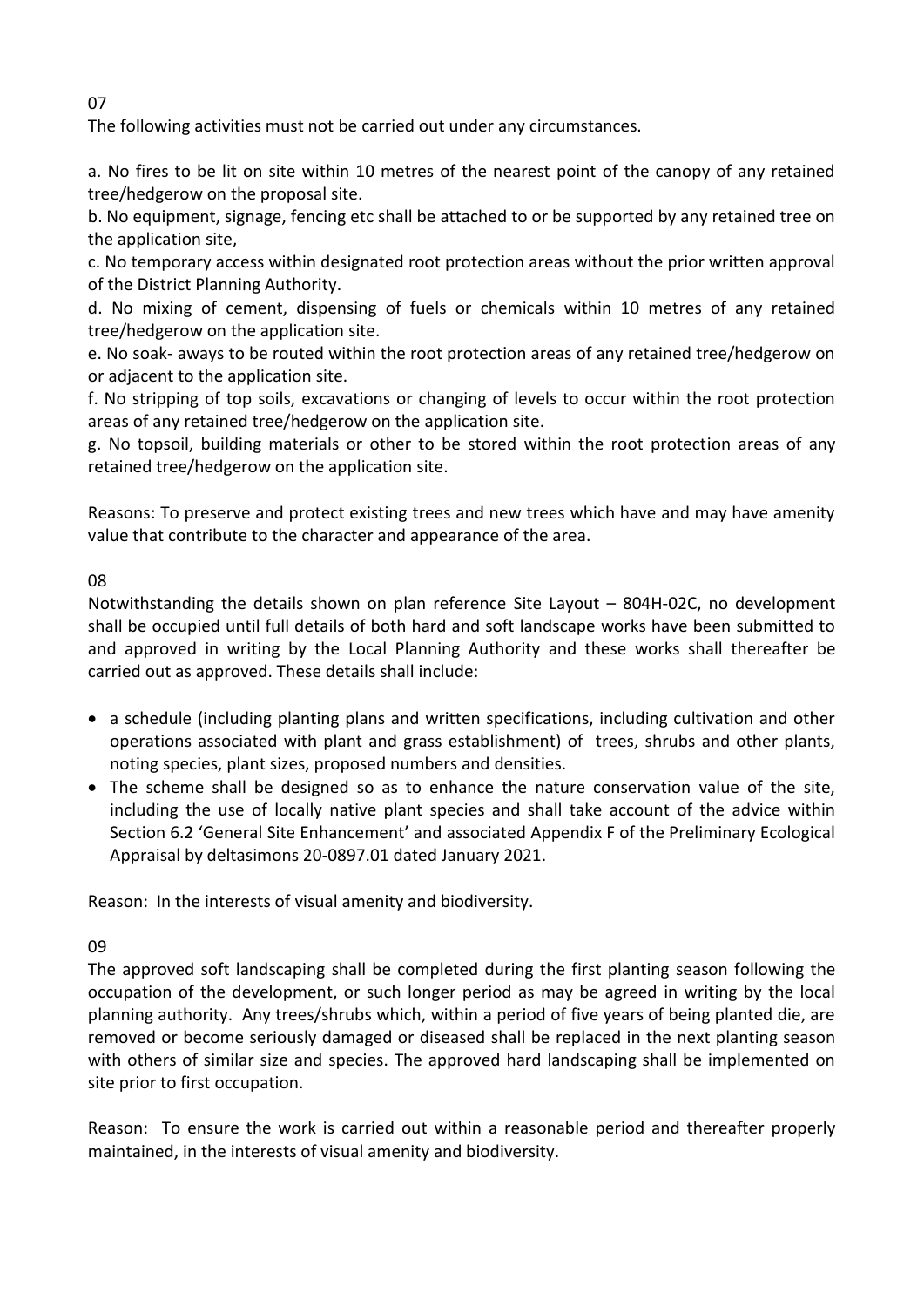# 10

To avoid negative impacts to nesting birds, any clearance works of vegetation on site should be conducted between October to February inclusive, outside the bird breeding season. If works are conducted within the breeding season, between March to September inclusive, a nesting bird survey must be carried out by a qualified ecologist prior to clearance. Any located nests must then be identified and left undisturbed until the young have left the nest.

Reason: In order to protect biodiversity on the site in accordance with the aims of Core Policy 12 of the Newark and Sherwood Core Strategy (2019).

# 11

The development hereby approved shall be carried out in accordance with the mitigation measures outlined by the submitted Preliminary Ecological Appraisal by deltasimons 20-0897.01 dated January 2021 specifically Section 6.2 which includes but is not limited to:

- Lighting on site to be functional and directional in order to minimize the impact on bats;
- No excavations or trenches to be left uncovered overnights during the development works (or inclusion of ramps);

Reason: In order to protect biodiversity in the District in accordance with the aims of Core Policy 12 of the Newark and Sherwood Core Strategy (2019).

# 12

No part of the development shall be brought into use until details of all the boundary treatments proposed for the site including types, height, design and materials, have been submitted to and approved in writing by the local Planning Authority. The approved boundary treatment for each individual plot on site shall be implemented prior to the first occupation of each individual unit and shall then be retained thereafter for the lifetime of the development.

Reason: In the interests of residential and visual amenity.

## 13

Details of any external lighting to be used in the development shall be submitted to and approved in writing by the Local Planning Authority prior to its installation. The details shall include location, design, levels of brightness and beam orientation, together with measures to minimise overspill and light pollution. The lighting scheme shall thereafter be carried out in accordance with the approved details and the measures to reduce overspill and light pollution retained for the lifetime of the development.

Reason: In the interests of visual and residential amenity.

## 14

No part of the development hereby permitted shall be brought into use until the access to the site has been provided in accordance with drawing 804H-02C and surfaced in a bound material for a minimum distance of 25 m from the public highway.

Reason: In the interests of highway safety, and; to reduce the possibility of deleterious material being deposited on the public highway (loose stones etc.).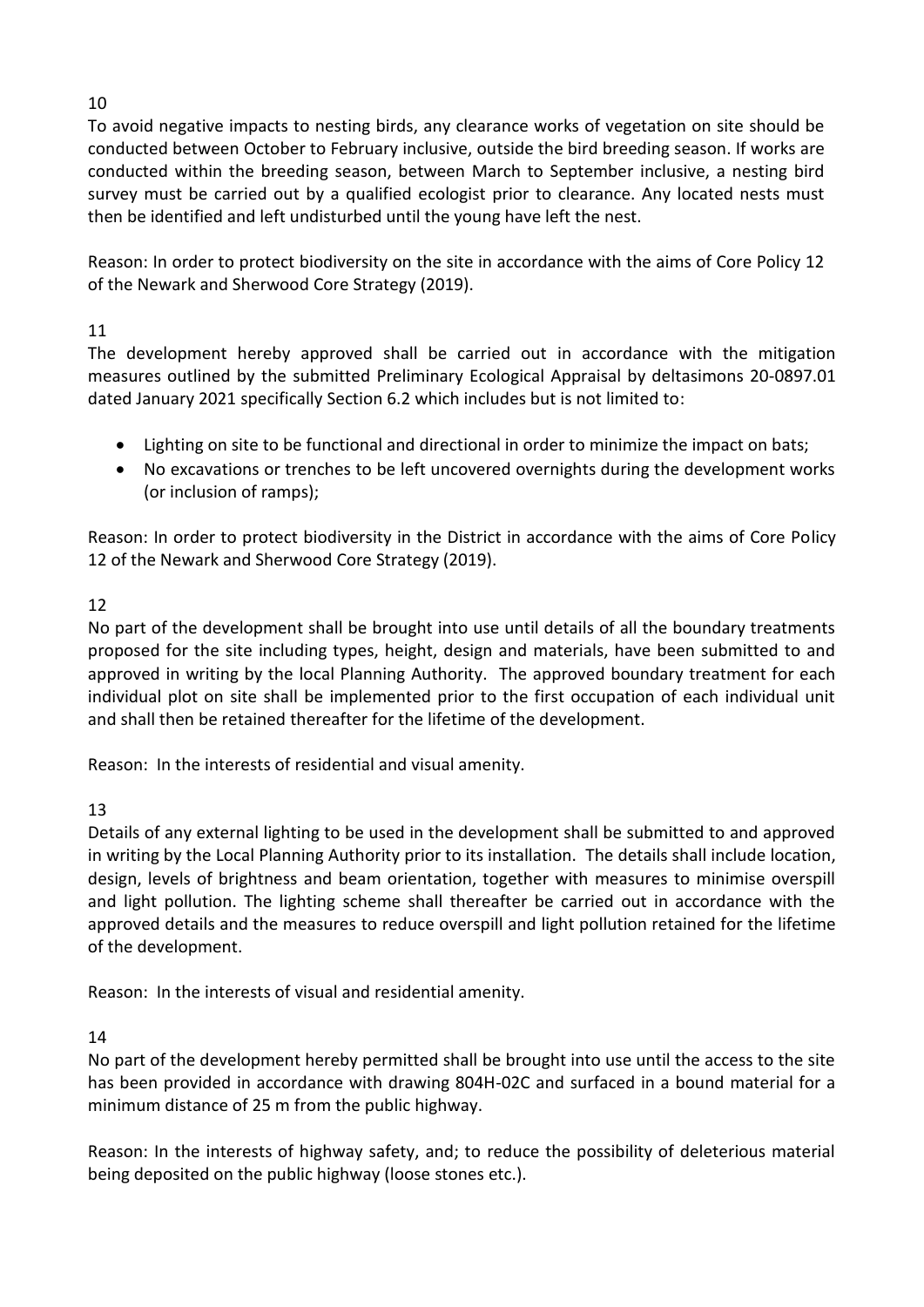## 15

No part of the development hereby permitted shall be brought into use until the visibility splays shown on drawing no. 403.11633.00001-01 (Appendix 3 of the document Access Technical Note dated January 2021) are provided. The area within the visibility splays referred to in this condition shall thereafter be kept free of all obstructions, structures or erections exceeding 0.6 metres in height.

Reason: In the interests of highway safety.

## Notes to Applicant

01

The applicant is advised that all planning permissions granted on or after the 1st December 2011 may be subject to the Community Infrastructure Levy (CIL). Full details of CIL are available on the Council's website at [www.newark-sherwooddc.gov.uk/cil/](http://www.newark-sherwooddc.gov.uk/cil/)

The proposed development has been assessed and it is the Council's view that CIL is not payable on the development hereby approved as the development type proposed is zero rated in this location.

02

The application as submitted is acceptable. In granting permission without unnecessary delay the District Planning Authority is implicitly working positively and proactively with the applicant. This is fully in accordance with Town and Country Planning (Development Management Procedure) (England) Order 2015 (as amended).

03

The development makes it necessary to construct an access within part of the public highway. These works shall be constructed to the satisfaction of the Highway Authority. You are, therefore, required to contact the County Council's Agent, Via East Midlands to agree details and arrange for these works to be Page No. 2 carried out. Email: licences@viaem.co.uk Tel. 0300 500 8080 and further information at:

<https://www.nottinghamshire.gov.uk/transport/licencespermits/temporary-activities>

## BACKGROUND PAPERS

Application case file.

For further information, please contact Laura Gardner on extension 5907.

All submission documents relating to this planning application can be found on the following websit[e www.newark-sherwooddc.gov.uk.](http://www.newark-sherwooddc.gov.uk/)

**Lisa Hughes Business Manager – Planning Development**